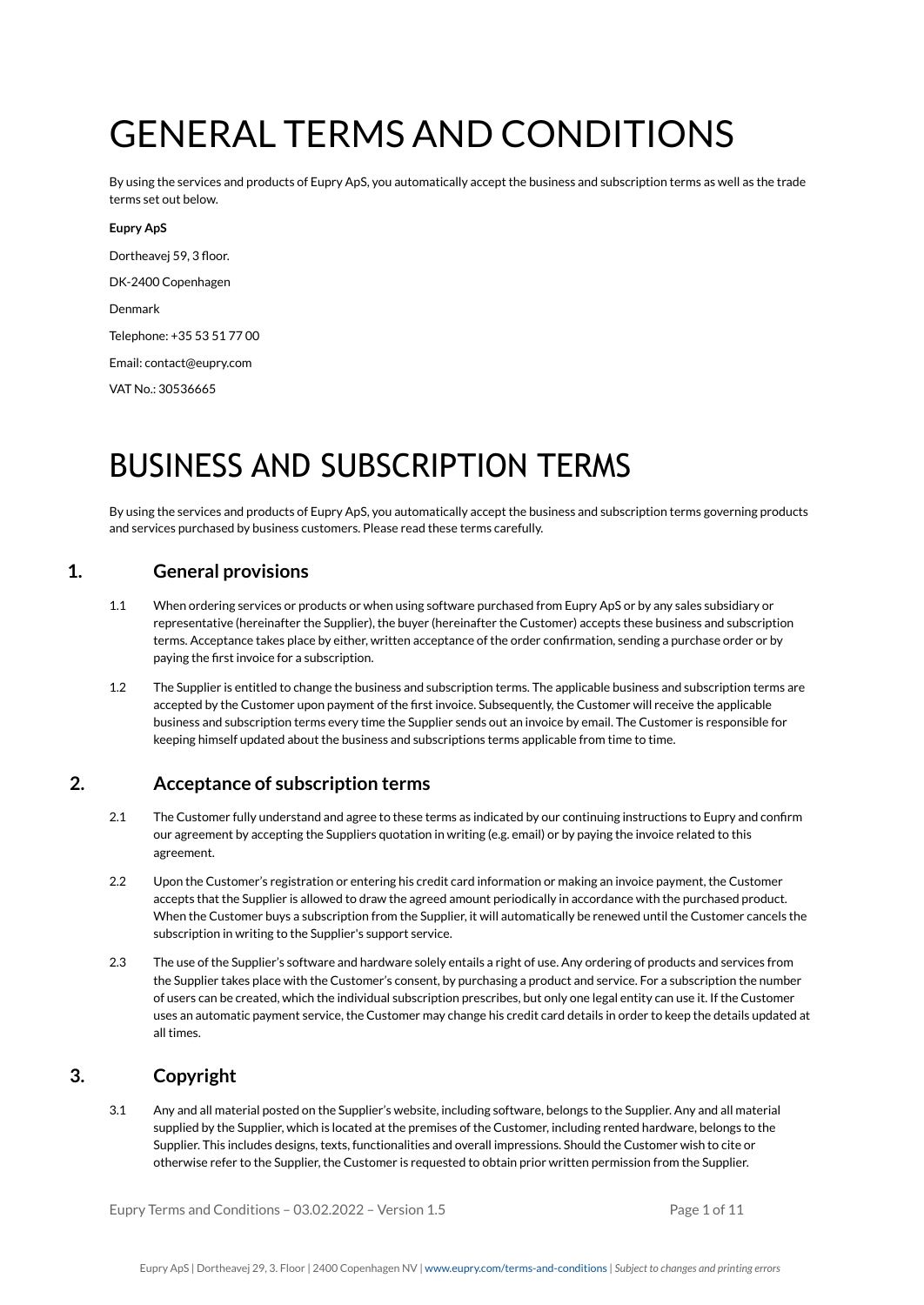# **4. The Supplier's services**

4.1 The Supplier has developed a product and a service, which will assist the Customer in monitoring conditions under which sensitive resources are stored. The service and the system can notify the Customer/the user in the event of the conditions not corresponding to the Customer's requirements. In this respect, a number of reservations are made, which are described in detail in the system's technical description. In addition to that, the Supplier has no obligations towards the Customer.

# **5. Identification and liability to pay**

5.1 Upon registering with the Supplier, the Customer registers correct information as to the identity and validity of the Customer and guarantees that the information about the Customer is true and correct.

# **6. Prices and terms of payment**

- 6.1 All prices are stated exclusive of VAT and can be in Danish kroner (DKK), Euro (EUR) or US dollars (USD). Changes in exchange rates, duties, insurance, net price index, freight and delivery costs imply that the Supplier may change prices, so that the Supplier's circumstances remain unchanged.
- 6.2 Price revision during the initial committed contract period, the Supplier may increase the fees payable for the services under this Agreement by an amount not to exceed six percent (6%) per year.
- 6.3 The payment is as standard an annual advance payment and in special circumstances it may be possible to choose a longer or shorter advance payment.

## **Automatic credit card payment**

- 6.3 The Supplier levies charges on a number of services (e.g. when the Customer pays by credit card, a charge of between 1.5% and 0.5% of the purchase price is levied, depending on the credit card being used). This will appear clearly from the Customer's order. The charges are levied in accordance with the Supplier's applicable prices from time to time.
- 6.4 In connection with the Supplier's service, the Supplier's payment service provider will automatically draw an amount annually, based on the Customer's choice of payment method for the subscription. For each payment, the subscription price plus 1.5% per transaction is charged.
- 6.5 It is the responsibility of the Customer to cancel the agreement if the Customer no longer wants to use payment by credit card. As for annual payments, payments cannot be refunded in connection with a potential cancellation of the purchase.

## **Payment by invoice**

6.6 The invoice will be forwarded by email and the Supplier is entitled to collect a payment and invoice charge in relation to the payment. The payment condition for the invoice is 14 days from the shipment date. The invoice may be paid through the Customer's own bank or online with a credit card through the Supplier's payment service.

# **7. Competing business and rights**

7.1 Upon registering with the Supplier you automatically confirm that you are not competing with the Supplier or working for a business competing with the Supplier. Competing business is defined as you working for or owning a business selling wireless sensors or IT systems/websites for the monitoring of temperature or humidity. Any software, design, architecture, text etc. are protected by copyright and names and proprietary terms are trademarks in use. Also, "Eupry" is a registered trademark registered with the Danish Patent and Trademark Office. Any infringement hereof will be subject to legal action and claims for damages. The Supplier owns the rights to the software. The Supplier is entitled to assign its obligations under these business and subscription terms to a third party.

# **8. Responsible use ofthe services**

8.1 The services are for the Customer's own use only. This means that the Customer cannot resell or otherwise use the services commercially. The Customer is responsible for the services not being used for illegal or unethical purposes. The Customer is responsible for the wireless sensors solely applying the Supplier's Safe Internet Connection.

Eupry Terms and Conditions  $-03.02.2022 -$  Version 1.5 Page 2 of 11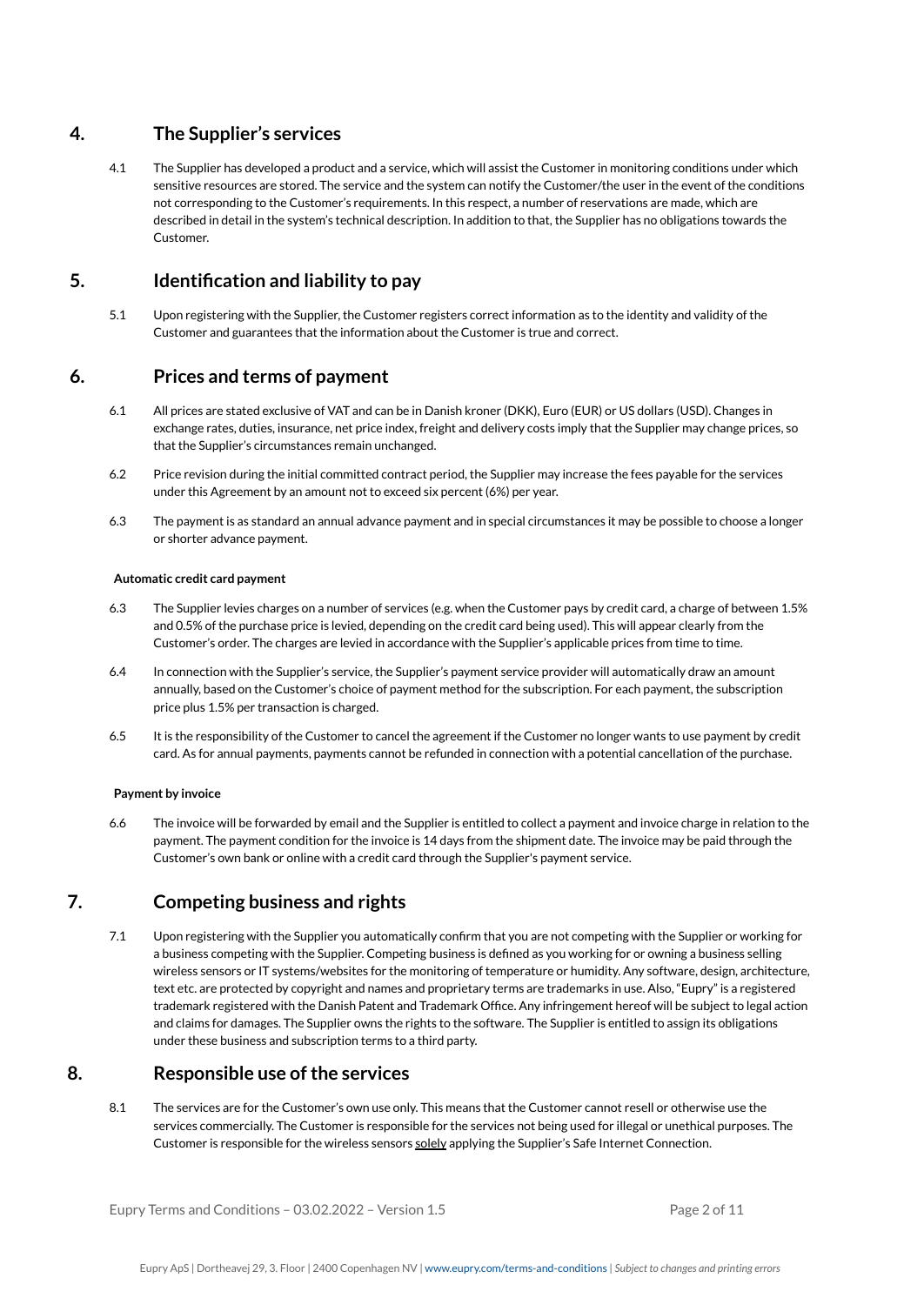- 8.2 The Supplier is primarily supplying the services in the EU, UK and the US, but not limited to. Many of the Suppliers services can be used world wide. There are country specific limitations in relation to service offerings. Examples of this are:
	- Sms and phone call services are not activated or available in some countries.
	- Hardware not certified to country specific standards, hence the hardware is only CE and FCC certified.
	- Be aware that this is a non-exhaustive list and there might be more country specific limitations. Please contact the Supplier for more information on a specific country.
- 8.3 In the event of material breach of this agreement, the Supplier is entitled to terminate the agreement and block all traffic relating to the Supplier's services. If the services are used for illegal purposes, such illegal use will be reported to the police.

## **9. Default**

- 9.1 Initially, payments with credit card from the Customer to the Supplier take place automatically in advance once the Customer has registered his credit card. If payment is not effected on the predetermined due date, this may imply additional collection costs for the Customer, including payment of interest and dunning charges.
- 9.2 Upon late payment, default interest is charged as per the due date at a rate of 2% for every month or part of a month as well as a charge of € 15 for each reminder. Collection proceedings may commence without prior notice. If the collection proceedings are referred to a lawyer, the lawyer or the Supplier may charge additional collection costs. In the event of breach of the Supplier's business terms, the agreement terminates with immediate effect. The Supplier is entitled to close the Customer's access to the software and hardware if payment is not effected on time.

### **Closing and blocking by the Supplier**

- 9.3 The subscription may be terminated if the Customer materially breaches the agreement by e.g.:
	- The Customer submitting important information to the Supplier that is incorrect or wrong
	- The Customer not paying any outstanding amounts even after having received reminders
	- The Customer being insolvent or if the Supplier may reasonably assume that the Customer is insolvent or the Authorities file a petition in this respect.
	- The subscription being used contrary to clauses 7 and 8.
	- The Customer, despite the Supplier's notice in this respect, applying software/hardware in a manner that may cause damage or be detrimental to the Supplier or a third party, e.g. by applying the software/hardware in contravention of the law or national regulations.
- 9.4 The Customer is not entitled to any reduction in charges or subscription fees for the time during which the subscription is closed or blocked.

## **10. Limitation of liability**

- 10.1 The Supplier makes reservations as to the occurrence of programming errors and server failure. In connection with updating software or equipment, the Supplier is entitled to close down access for a limited time; typically at a time when as few Customers as possible will be affected. Access to the Supplier's software is developed on a current basis, and the Supplier provides access to the software "as is" and without guarantees. The Supplier cannot be held liable for direct or indirect losses – including loss of profit, loss of income, damage or fines – incurred in connection with the use of the Supplier's software and hardware. The Supplier is not liable for any hacking attempts, viruses, browser errors, cooling unit breakdowns or other types of force majeure. It is for the Customer to ensure that all bookkeeping takes place in compliance with the vouchers exchanged between the Customer and the Supplier.
- 10.2 The Supplier does not provide advice in relation to the correct storage of sensitive assets, but is willing to answer any questions that may be documented in guidelines and other best practices (e.g. from the Danish Veterinary and Food Administration or under GDP - the Statutory Order on Good Distribution Practice). The Customer is responsible for checking whether the conditions are correct for storing the resources. The Customer is responsible for ensuring the correct setting of alarms.
- 10.3 The Customer is responsible for having a local backup routine, as required, by applying the export functionality in the software.
- 10.4 The Customer is responsible for informing the Supplier in the event of change of address, telephone numbers, cell phone numbers, email addresses, VAT numbers and other personal information, which may be registered in the account and which are relevant in relation to payment, integration with external parties etc.

Eupry Terms and Conditions  $-03.02.2022 -$  Version 1.5 Page 3 of 11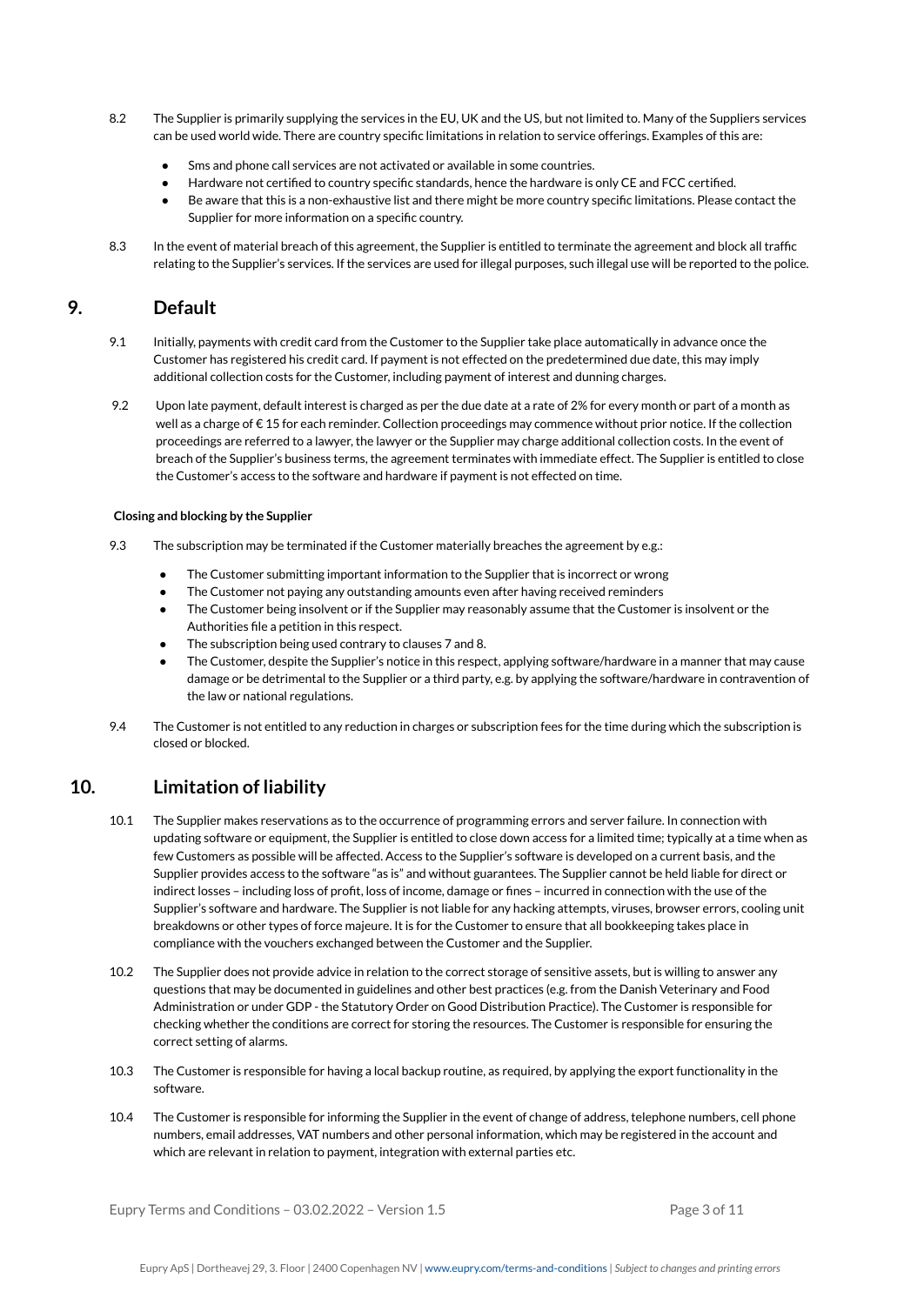# **11. Data processing**

- 11.1 The users of the database, including the Customer, are the data controllers in accordance with the Danish Data Protection Act and the Supplier is the data processor acting on behalf of the data controllers. To the extent necessary, the Supplier will enter into data processing agreements with the users.
- 11.2 As the data processor, the Supplier carries through regular security checks of the database.
- 11.3 The Customer has the option to establish integration with a third party with which the Supplier cooperates. By activating such integration, the Customer accepts that all data collected, except for payment details, may be passed on to such third parties. The integration may be deselected again at any time. All data passed on to the third party during this interval is no longer the responsibility of the Supplier and the Customer will be solely responsible for such third party processing the data properly.

## **Data collection**

11.4 The Supplier on a current basis collects information about user behaviour, when the Customer and other users use the Supplier's website, software and hardware. This collection of data takes place anonymously and the data is used to optimize services and to organize the software.

### **Confidentiality and security**

11.5 All data entered into the Supplier's software or obtained during laboratory activities related to the Customer is not accessible to anybody other than the Customer, and is controlled by the Supplier. Thus, the Supplier treats all data confidentially. All sites apply SSL Encryption. The Supplier has created software with a high degree of security in order to prevent that unauthorised persons from obtaining access to this data.

### **Data Ownership**

11.6 Data created by the Customer and its users in Eupry Logger, and by all data logging units delivered by the Supplier to the Customer, belongs to the Customer. The Supplier hosts the data for the Customer and has the right to process and analyse the data in order to provide different services to the Customer (e.g. to create alarms etc.).

# **12. Delivery and setup**

- 12.1 When the Supplier at intervals maintains and replaces equipment it takes place by letter and parcel post. In this respect, the Customer is responsible for ensuring that the forwarded post is received correctly, so that it will not be returned. If the goods are returned to the Supplier due to acts or omissions on the part of the Customer, the Customer will pay for reforwarding the package. During this interval the Supplier cannot be held liable for the functioning of the system.
- 12.2 In connection with errors and repairs, see clause 15, new hardware is normally delivered in the course of 4-7 working days if it is on stock. Delivery may, however, be delayed due to low stock or sub supplier and in this respect the Supplier cannot be held liable.
- 12.2 The Supplier is free to use any freight forwarder.
- 12.3 If the Customer during the subscription period buys any onsite service, the specific delivery is agreed separately and a delivery time is agreed between the Customer and the Supplier by telephone or email. Delivery will normally take place between 8 am and 6 pm on working days. The delivery time may vary from 1-4 weeks. Delivery may, however, be delayed due to our supplier and in this respect the Supplier cannot be held liable.

## **13. Recycling and minimizing resource consumption**

- 13.1 In order for the Supplier to meet internal objectives for minimizing resource consumption and reducing the environmental impact of the Supplier's services and activities, the Customer must return used hardware when the Customer receives new hardware or cancels his subscription. The Customer may receive hardware once a year or more/less frequently; for instance the Supplier may forward newly calibrated hardware or recharged hardware. Thus, the Customer may receive hardware, which is not completely new, but which has been recycled. This applies both upon becoming a subscriber and during the subscription period.
- 13.2 The Supplier ensures that the hardware is completely erased before being recycled.

Eupry Terms and Conditions  $-03.02.2022 -$  Version 1.5 Page 4 of 11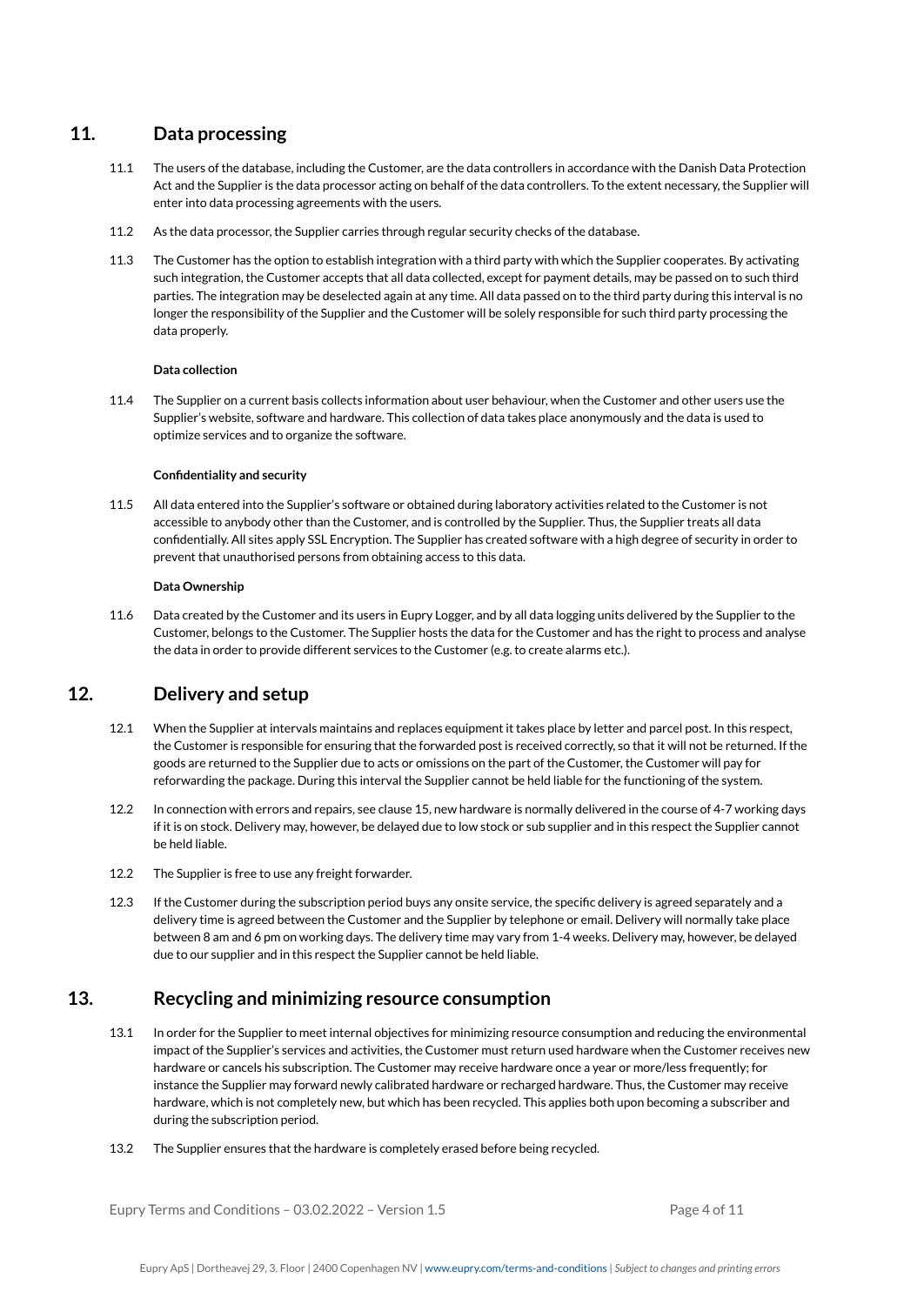13.3 The Customer is responsible for cleaning all hardware before commissioning and after decommissioning, as the Supplier is not responsible for the distribution and thus cannot ensure proper hygiene upon receipt. The Supplier cannot be held liable for any bacteria, viruses etc., which may have entered together with the delivery and setting up of the hardware.

## **14. Operation**

#### **Hardware with subscription (service package).**

- 14.1 The Supplier is responsible for operating the elements of the hardware for which a subscription (service package) has been taken out. Subscription for hardware covers the following products:
	- *●* Wireless sensors acquired with a given service package. *Wirelesssensors are data logging units with sensors, e.g. temperature sensors(wirelessthermometers) with a WiFi data link.*
	- Sensor extras such as additional sensors or other equipment for the wireless sensors acquired with a given service package.
	- Secure internet connection, a mobile modem and 3G data link, creating a network connection between the wireless data logger and the online software.

In the event of errors or defects in the hardware, the Supplier will as quickly as possible forward replacement hardware, see clause 15 – Error correction and repair

The Customer is responsible for changing batteries:

- if it is not included in the service agreement.
- or if the wireless data logger runs out of battery before the planned replacement due to inappropriate/unexpected use, which the Supplier has informed the Customer of in advance. The following may increase the battery consumption unexpectedly:
	- Alarms set off daily or more frequently over a longer period (2 weeks or more).
	- Poor or no WiFi connection to the wireless data logger.

### **Hardware without subscription (one-time purchase).**

- 14.2 The Supplier is not responsible for operating the elements of the hardware for which no subscription has been taken out. This includes for instance the following products:
	- Wireless data logger acquired without a service package.
	- WiFi Basestation, WiFi routers connected to the Customer's own network.
	- Sensor extras such as additional sensors or other equipment for the wireless sensors acquired without a service package.

For hardware acquired without a service package, business customers have a one year warranty period, whereas private customers are covered by the provisions of the Danish Sale of Goods Act.

#### **Network**

- 14.3 In the event where the Supplier delivers WiFi network including internet connection:
	- A. The Supplier uses a third party to deliver internet connection (mobile network). The Supplier does not guarantee total coverage worldwide, and there may be cases where there is no coverage due to local circumstances with the Customer or poor mobile coverage from the third party supplier of the mobile network. In such cases the Customer is entitled to cancel his subscription and the Customer will receive a refund of the prepaid subscription price. Registration fee, payment charges and installation and introduction services will not be refunded to the Customer.
	- B. There may be periods with no internet connection due to the third party's maintenance of the mobile network or due to production errors in the SIM card or the forwarded mobile modem. During such periods the data will be stored locally in the wireless sensors, but will not be "live" on the online software. It will not be possible to alert the Customer by email or text message, if the storage conditions are incorrect (outside the alarm settings). The Customer will be notified of the missing connection to the wireless sensors by email or text message, if the connection to the wireless sensors has been down for more than 24 hours. During the period without network connection, the Customer is responsible for checking and documenting the storage conditions. The Customer is not entitled to any refunds in relation to periods without network coverage.
	- C. The Supplier is entitled to engage another third party supplier of mobile network at any time, which on rare occasions may imply that there will no longer be sufficient coverage with the Customer. On such occasions, the Customer has the option of cancelling his subscription and receiving a refund of the prepaid amount for the

Eupry Terms and Conditions  $-03.02.2022 -$  Version  $1.5$  Page 5 of 11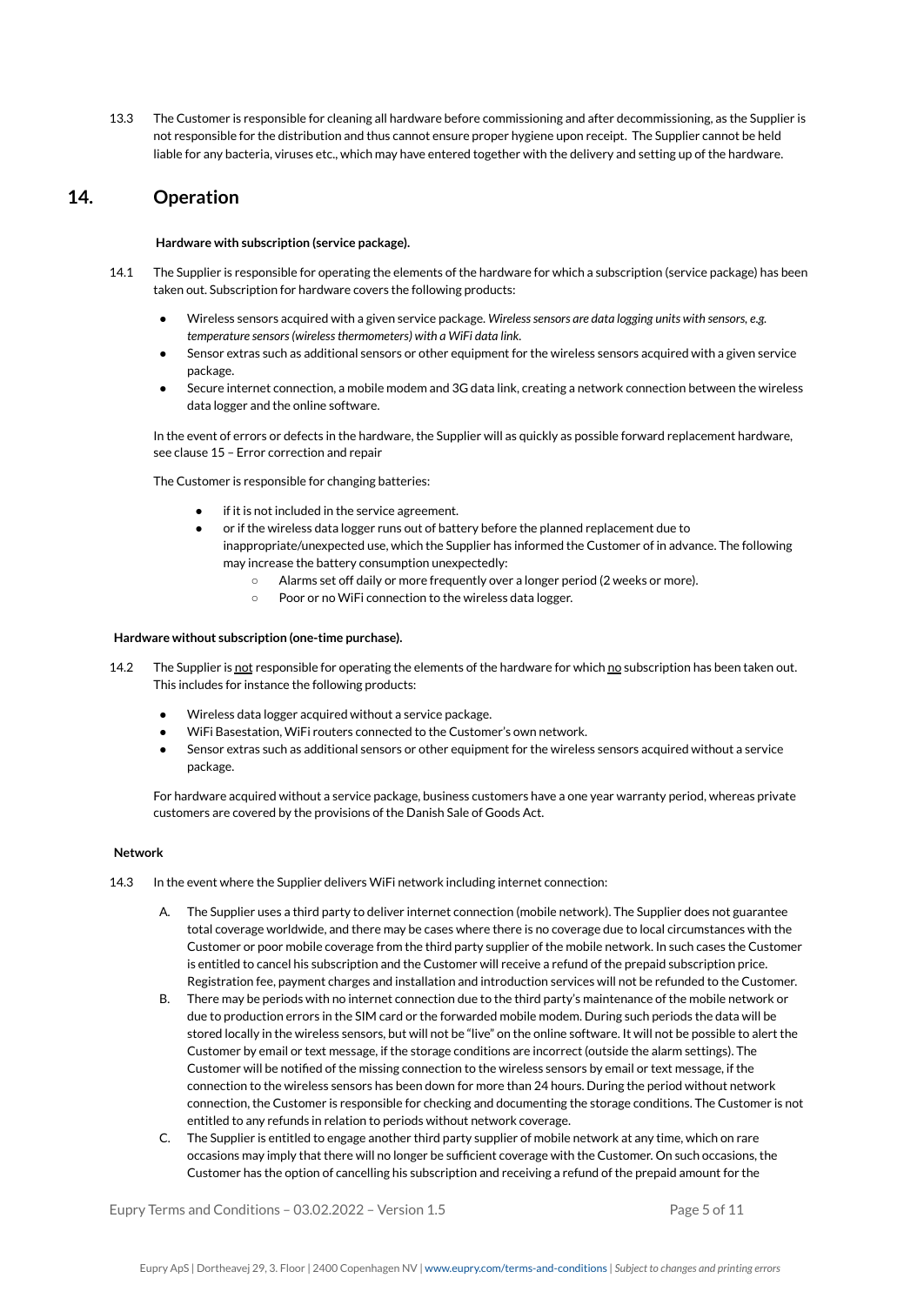remaining subscription period. Also, the Customer has the option of choosing a new subscription under which the Supplier does not deliver the internet connection. On such occasions, the Customer will receive a refund of the prepaid amount for the remaining subscription period and the Customer will subsequently be transferred.

- 14.4 In the event where the Supplier does not deliver internet connection:
	- A. With delivery of WiFi network (WiFi Basestation)
		- a. The Customer is responsible for connecting the WiFi Basestation to the power supply and the Customer's existing network and for ensuring that the WiFi Basestation can connect to the Supplier's servers. The Customer is responsible for checking that the wireless sensors have connected to the WiFi Basestation, which is described in the installation guide.
	- B. Without delivery of WiFi network
		- a. The Customer may connect the wireless sensors to his own WiFi via his smartphone and Eupry's app; **Eupry WiFi Setup or Eupry Connect**is available in Google Play and in App Store.
		- b. The Customer is responsible for connecting the wireless sensors correctly to the Customer's own WiFi and for ensuring that changes are added to the wireless sensors if any changes are made in the WiFi setup.
	- C. If the Supplier has provided onsite installation, the Supplier is solely responsible for the connection between WiFi and the wireless dataloggers having been established; however, the Supplier is not responsible for the subsequent connection. The Customer is responsible for adding changes to the wireless sensors if any changes are made in the WiFi setup.
	- D. If there is no connection between the Supplier's wireless data loggers and the online software, the data will be stored locally in the wireless sensors, but will not be "live" in the online software. It will not be possible to alert the Customer by email or text message, if the storage conditions are incorrect (outside the alarm settings). The Customer will be notified of the missing connection to the wireless sensors by email or text message, if the connection to the wireless sensors has been down for more than 24 hours. During the period without network connection, the Customer is responsible for checking and documenting the storage conditions and the Customer is responsible for correcting the error. The Customer is not entitled to receive any refund for periods without network coverage.

## **Software**

- 14.5 The Supplier is not obliged to deliver online software, which is optimized for a broad selection of internet browsers. The software is optimized for Google Chrome, but the Supplier cannot be held liable for any errors, defects or downtime due to updates to Google Chrome.
- 14.6 As the Supplier's software is based on an online connection, the Supplier cannot guarantee 100% uptime. There may be incidents of downtime during which the Customer cannot access the system, and the Supplier cannot in any way be held liable in this respect.

## **Data**

14.7 The Supplier uses a third party (Amazon Elastic Compute Cloud) for providing server capacity, for hosting of the online software and for the storage of all data. The Supplier cannot be held liable for third party downtime, security breakdown or other errors. Request euprys white paper for more information on data storage and security: (*Eupry - Data storage and security.pdf)*

#### **Alarm**

- 14.8 The Supplier's wireless sensors can alert the Customer by indicator lights on the front. In addition, the Supplier's software provides the possibility of notifying the Customer, if an alarm has been set off. This may be by text message, by email, via or Phone Call, if the Customer has activated this function correctly and has entered the correct information.
- 14.9 The Supplier does not provide instant alarms (within seconds). The main objective of the system is to document and not to act as an instant alarm system. However, in most cases it is possible to alert users when the conditions set out below are fulfilled:
	- The wireless sensors are on and connected to a given WiFi network.
	- The WiFi network has connection to the internet.
	- Third party delivery of servers, email accounts and texting services are in operation.
	- The Customer's own services and products function properly and are in operation.

Eupry Terms and Conditions  $-03.02.2022 -$  Version 1.5 Page 6 of 11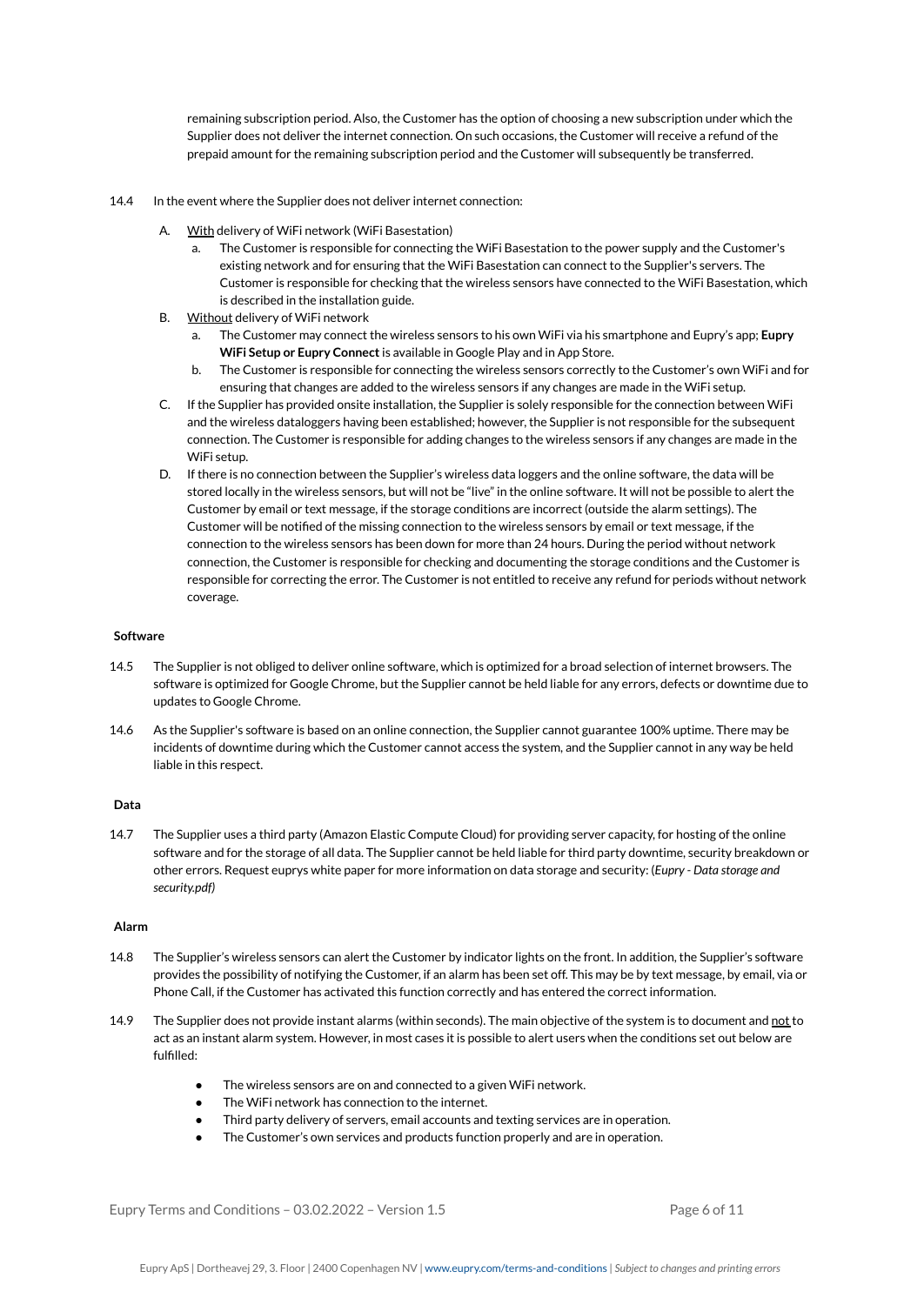Even if all the above conditions are fulfilled, there may be incidents when text messages and emails do not reach the Customer or are delayed in reaching the Customer. The Supplier cannot be held liable for the missing or delayed alarms.

#### **The Customer's handling, cleaning and maintenance ofthe wireless sensors**

- 14.10 The Customer is responsible for correct cleaning upon commissioning, during use and after decommissioning. The Customer must comply with the guidelines for the correct handling, cleaning and maintenance.
- 14.11 The Customer is liable for and must pay compensation for wireless sensors, which are damaged during handling, cleaning and maintenance due to the use of other methods than prescribed by the Supplier and due to negligence on the part of the Customer. The compensation amount corresponds to 80% of the list price of a one-year subscription for the damaged unit.
- 14.12 It is recommended that the Customer on a current basis checks that the wireless sensors operate correctly, which may take place by pressing the activation button of the wireless sensors and checking the feedback against the Supplier's guidelines.

## **15. Updates**

15.1 Eupry periodically develops and adds new features and improvements to the software. To ensure compatibility in relation to browser updates, new regulatory requirements, high security level and user requirements, the service is continually maintained and improved. Updates can have several forms from minor non critical error corrections, critical error corrections to larger introduction of new features.

#### **Validated state**

- 15.2 The validated state of the system is handled via the internal change management system, which ensures that changes to the system are evaluated before and after implementation to identify possible risks and needed testing in order to ensure that the system can stay at a validated state.
- 15.3 Validation plan revision is updated together with the release note and can be found here: <https://support.eupry.com/release-notes/>**.** On request to [support@eupry.com](mailto:support@eupry.com) the latest Validation Plan can be retrieved.

#### **Release Note: Notification of new releases and validation state**

- 15.4 Notice Period: New features that will be released are notified at least 14 days before changes are rolled out. The changelog is available online at: <https://support.eupry.com/release-notes/>
- 15.5 The notification of releases will be sent via e-mail and requires that the user has provided correct email and has not declined/deactivated/unsubscribed/banned this kind of information from Eupry.
- 15.6 The releases of updates that corrects minor non critical errors that do not affect the validated state (based on an internal change management process including risk assessment) will not be notified.
- 15.7 The Suppliers have the right to suspend the 14 days notice period if major critical errors arise which at the same time requires an update of the validation and needs instant correction to ensure the operation of the system.

## **16. Error correction and repair**

- 16.1 All contact concerning error correction and repair must take place through our support service. The Supplier is obliged to commence error correction procedures as quickly as possible upon having received notification of an error. Error correction will normally take place on working days between 9am and 4pm.
- 16.2 The Supplier may in certain cases detect system errors, e.g. if contact to the hardware is lacking for long periods, and will thus in most cases commence error correction procedures.
- 16.3 In connection with troubleshooting and error correction, the Customer must to the extent necessary participate in the troubleshooting and error correction of the hardware. If the problem is caused by errors or defects in the hardware, the Supplier will forward replacement hardware and a return label for returning the defective hardware. The Customer is responsible for packing and returning the defective hardware to the Supplier. In certain cases the replacement hardware may not be in stock and this may imply longer delivery times. The Customer will be notified hereof by email or text message. As long as the error/defect exists, the Customer is responsible for checking and documenting the storage conditions, which may take place free of charge through the Supplier's software and thus the Customer is not entitled to any refund as long as the error/defect period does not exceed 30 working days.

Eupry Terms and Conditions  $-03.02.2022 -$  Version 1.5 Page 7 of 11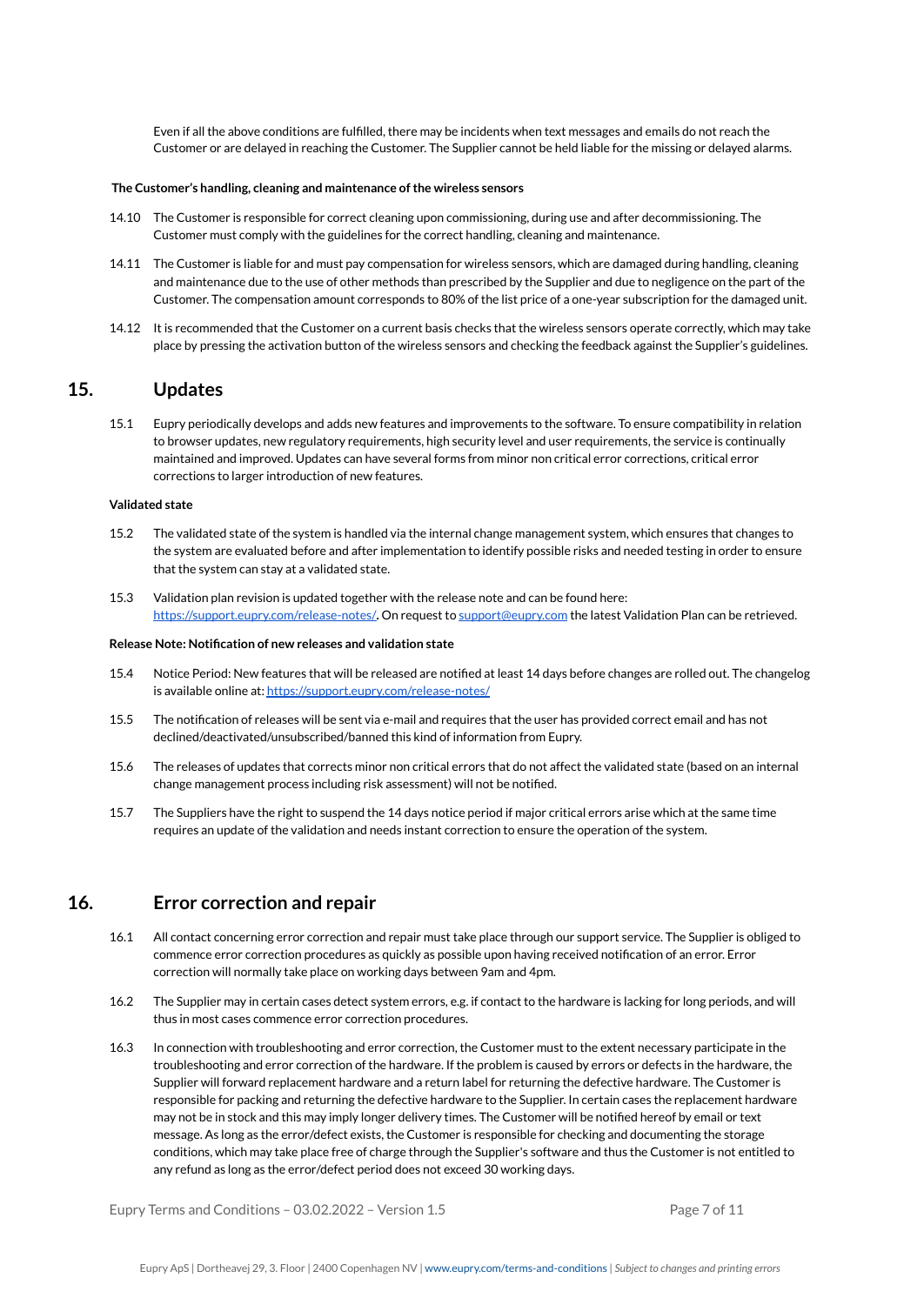16.4 If the error is caused by the Customer's incorrect handling of the equipment, the Customer must pay for repair and shipment. This includes errors in connection with the setup, see clause 14.3. If no errors can be detected in the returned hardware, the Customer must pay a fee for the assessment in the amount of €100 per unit and shipment costs.

# **17. Cancelling the subscription and period of commitment**

- 17.1 The Customer may cancel his subscription to the expiry of the Customer's subscription period.
- 17.2 The subscription is automatically renewed by one year to the expiry of the subscription period, unless the Customer cancels his subscription. Cancellation must take place by telephoning our support centre and they will subsequently confirm the cancellation by e-mail. Upon cancellation, pre-paid amounts will not be refunded, but the subscription will be cancelled before the next payment. Notice of cancellation must be received not later than 3 months prior to the expiry of the subscription period.
- 17.3 Upon cancellation of a subscription, the Customer is responsible for returning all of the Supplier's hardware. If the Supplier does not receive the hardware within one month of the cancellation, the list price of a one-year subscription for the cancelled subscription will be charged.
- 17.4 Upon cancellation of a subscription, the Customer has the right to receive their collected data from Suppliers system, in a format given by the Supplier.
- 17.5 After cancellation of the subscription, the Supplier has no further liability towards the Customer.

## **18. Disputes**

18.1 If, contrary to expectations, a dispute should arise, such dispute must be settled at the legal venue set out in the Supplier's articles of association.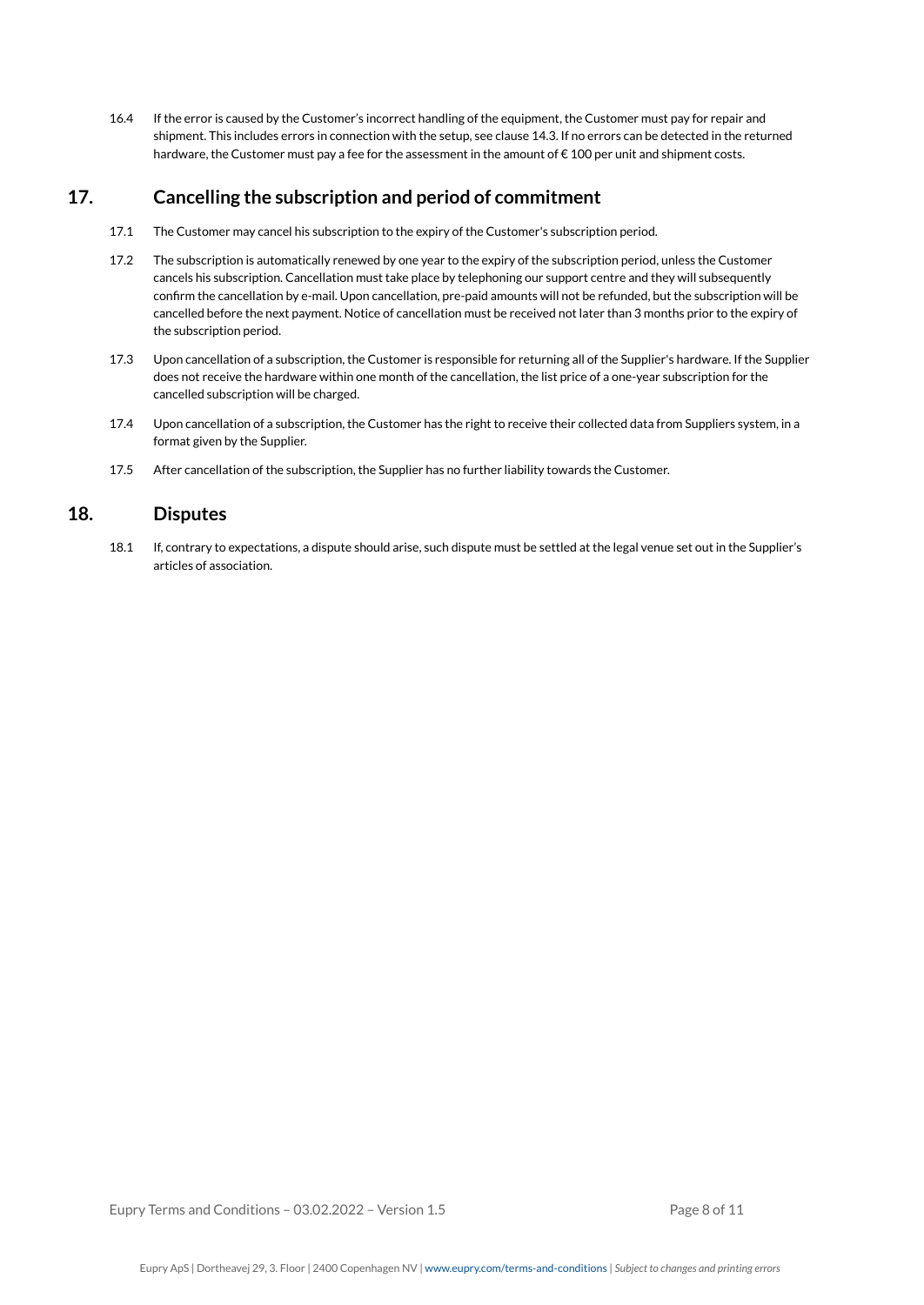# TRADE TERMS

These trade terms set out the terms applicable in relation to any purchase, which you make as a business customer or a private customer from Eupry ApS through telesales or outside the place of business. The terms describe, inter alia, the delivery terms, right of cancellation and privacy policy and therefore we urge you to read them carefully.

**Eupry ApS** (hereinafter the Supplier) Dortheavej 59, 3 floor. DK-2400 Copenhagen Denmark Telephone: +35 53 51 77 00

Email: contact@eupry.com

VAT No.: 30536665

## **1. General provisions**

- 1.1 The Customer must be a registered business entity in order to make purchases from the Supplier.
- 1.2 The reference for the Customer must be an individual over the age of 18 in order to make purchases from the Supplier.
- 1.3 All agreements are entered into either Danish or English.

## **2. Delivery and setup**

- 2.1 The Supplier aims to deliver the Customer's orders, which do not include introduction and setup services, within 5-10 working days. However, delivery may be delayed due to our supplier and in this respect the Supplier cannot be held liable.
- 2.2 The Supplier is free to use any freight forwarder.
- 2.3 If the Customer during the subscription period buys onsite service, the specific delivery is agreed separately and a delivery time is agreed between the Customer and the Supplier by telephone or email. The delivery time is expected to be between 7 am and 6 pm on working days. The delivery time may vary from 1-4 weeks. However, delivery may be delayed due to our supplier and in this respect the Supplier cannot be held liable.

# **3. Payment and credit rating**

- 3.1 All prices are stated in Danish kroner (DKK), US dollars (USD) or Euro (EUR) exclusive of VAT. Changes in exchange rates, duties, insurance, net price index, freight and delivery costs imply that the Supplier may change prices, so that the Supplier's circumstances remain unchanged.
- 3.2 The payment is an annual advance payment and in special circumstances it may be possible to choose another payment frequency.
- 3.3 The Customer pays any one-time payments related to the purchase. To the extent that the Customer must pay amounts in addition to the subscription price, the Supplier will forward a bill to the Customer as set out in the business and subscription terms.
- 3.4 For payment of invoices and credit card payments, see the business and subscription terms, clause 6, Prices and payment terms.

# **4. Right of cancellation**

4.1 Upon registering for a subscription, the Customer has a two-week right of cancellation from the delivery date, except for the introduction and setup service. The introduction and setup service cannot be cancelled and in the event of a cancellation of a subscription including introduction and setup service, the amount for this service will be deducted from the total purchase price to be refunded from the Supplier.

Eupry Terms and Conditions  $-03.02.2022 -$  Version 1.5 Page 9 of 11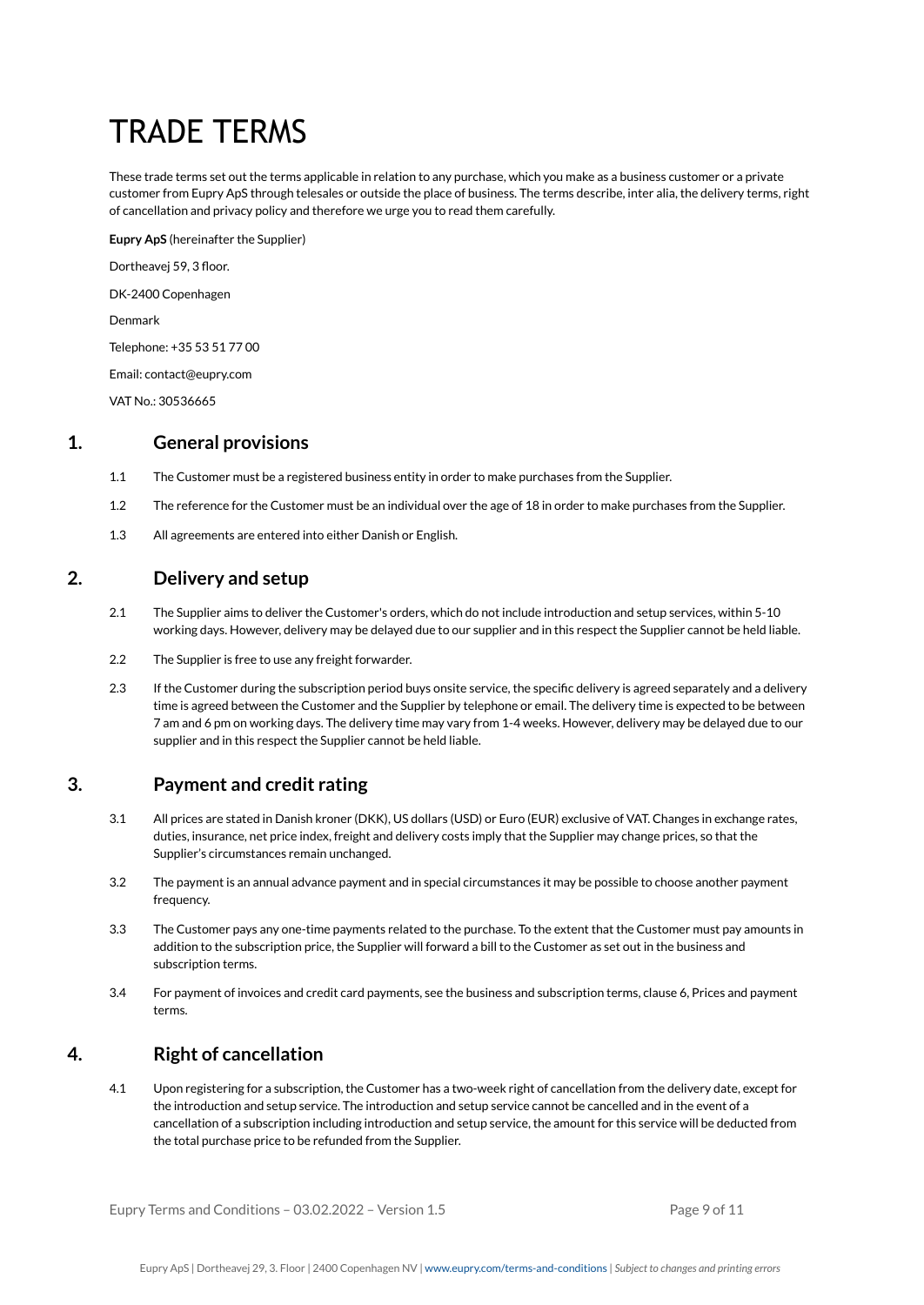- 4.2 Once the Customer has notified the Supplier that he wishes to invoke his right of cancellation, the Customer has the following obligations:
	- The goods must be returned without undue delay and not later than within two weeks after the Customer having notified the Supplier of the cancellation.
	- The Customer must ship the hardware to the Supplier or return the hardware to an authorised person with the Supplier.
	- The Customer must pay the costs of returning the hardware.
	- The Customer bears the risk of the goods during the return shipment to the Supplier. This implies that should the goods disappear or become damaged in shipment, the Supplier is not obliged to repay the purchase price, unless the hardware still holds a sales value. If the hardware holds a sales value, the Customer is still liable for any deterioration in the goods.
- 4.3 The Customer does not lose his right of cancellation even though the hardware has been visually damaged or deteriorated due to use. However, the Customer must pay for any decrease in the value of the goods, if the Customer has handled the hardware in a manner other than what was necessary in order to establish the type of goods, properties and the way it operates.
- 4.4 The Customer is entitled to open the packaging and examine the hardware in order to establish the type of hardware, the properties and the way it operates. The Customer must turn on the equipment and test its operation. If a test period has not been agreed, the Customer cannot place it in his storage units, e.g. his refrigerators, remove any protective film, carry through software configuration of the hardware on the online software, including setting up and activating alarms.
- 4.5 If the Customer has handled the hardware in a manner, which is beyond what is allowed in a business, and this has caused a deterioration of the value of the hardware, the Supplier will make a deduction for the decrease in value. The decrease in value is made up as the costs associated with repairing the hardware, so that it may subsequently be resold. If the hardware following repairs etc. cannot be resold, the reduction of value may in addition to the repair costs be deducted in the claim for repayment.
- 4.6 The Customer can find a cancellation form at the end of this document. The Customer is always welcome to call Eupry's customer service at +45 53 51 77 00.

## **5. Privacy Policy**

## **Processing of personal data**

5.1 In order to administrate the agreement and the current dealings between the Supplier and the Customer and for statistical purposes and forwarding material and newsletters etc., if the Customer has so requested, the Supplier will process the following personal data of the Customer: Name, Address, Telephone number, Email and VAT No. The information is solely used for the Supplier's internal purposes and will not be passed on to third parties.

## **Inspection and objection**

5.2 The Customer is, with certain statutory restrictions, entitled to inspect the information processed by the Supplier and to correct such information. The Customer is also entitled to make objections against the collection and processing of this information. However, this may imply that the Supplier will be unable to continue to deliver the services. The information is stored for up to 5 years after the expiry of the agreement.

## **Contact**

5.3 Objections or additional information concerning the company's processing of data may take place by contacting Eupry via the contact information stated at the beginning of the Trade Terms.

## **Security**

5.4 All information is secured against unauthorised access. The Supplier stores its data securely, but unencrypted. Data is transmitted externally by using Secure Sockets Layer (SSL) encryption.

Eupry Terms and Conditions  $-03.02.2022 - V$ ersion  $1.5$  Page 10 of 11